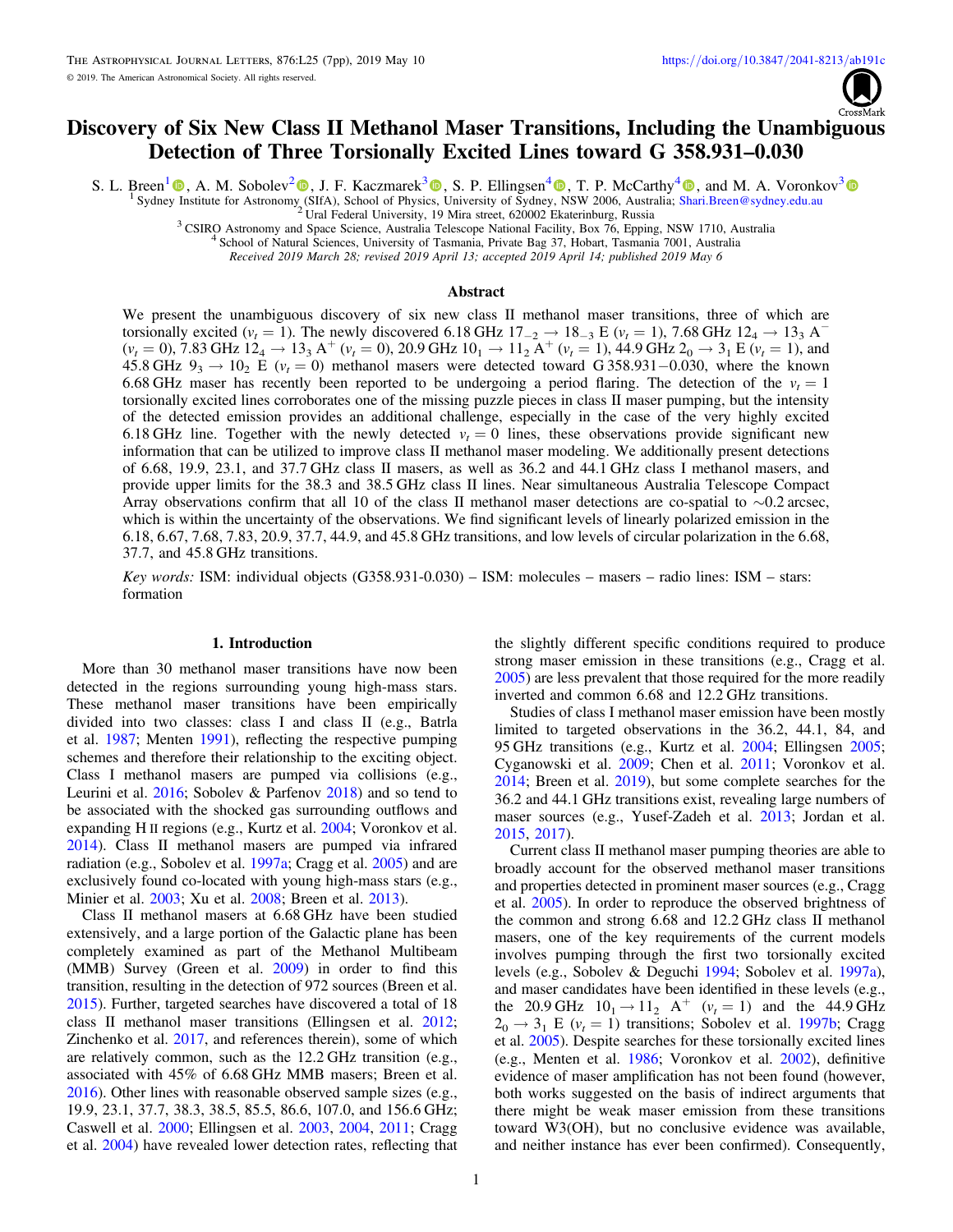| Table 1               |  |  |  |  |  |  |  |  |
|-----------------------|--|--|--|--|--|--|--|--|
| Target Spectral Lines |  |  |  |  |  |  |  |  |

<span id="page-1-0"></span>

| Spectral Line                                                                                | Rest Freq.<br>(MHz)        | Epoch  | <b>ATCA</b><br>Antennas | $V_{\text{coverage}}$<br>$(km s-1)$ | $V_{\text{res.}}$<br>$(km s^{-1})$ | Synth. Beam<br>$\binom{n}{x}$ | Rms<br>Noise $(mJy)$ |
|----------------------------------------------------------------------------------------------|----------------------------|--------|-------------------------|-------------------------------------|------------------------------------|-------------------------------|----------------------|
| CH <sub>3</sub> OH 17 <sub>-2</sub> $\rightarrow$ 18 <sub>-3</sub> E ( $v_t = 1$ )           | $6181.128(21)^4$           | 190306 | 4, 5, 6                 | 97                                  | 0.05                               | $3.0 \times 0.9$              | 38                   |
| CH <sub>3</sub> OH 5 <sub>1</sub> $\rightarrow$ 6 <sub>0</sub> A <sup>+</sup> ( $v_t$ = 0)   | $6668.5192(8)^1$           | 190306 | 4, 5, 6                 | 89                                  | 0.05                               | $2.8 \times 0.8$              | 34                   |
| CH <sub>3</sub> OH 12 <sub>4</sub> $\rightarrow$ 13 <sub>3</sub> A <sup>-</sup> ( $v_t$ = 0) | $7682.232(50)^3$           | 190306 | 4, 5, 6                 | 97                                  | 0.05                               | $2.4 \times 0.7$              | 31                   |
| CH <sub>3</sub> OH 12 <sub>4</sub> $\rightarrow$ 13 <sub>3</sub> A <sup>+</sup> ( $v_t$ = 0) | $7830.864(50)^3$           | 190306 | 4, 5, 6                 | 95                                  | 0.05                               | $2.3 \times 0.7$              | 32                   |
| CH <sub>3</sub> OH $2_1 \rightarrow 3_0$ E ( $v_t = 0$ )                                     | $19967.3961(2)^1$          | 190305 | 3, 4, 5, (6)            | 961                                 | 0.47                               | $11.4 \times 5.0$             | 20                   |
| CH <sub>3</sub> OH 10 <sub>1</sub> $\rightarrow$ 11 <sub>2</sub> A <sup>+</sup> ( $v_t$ = 1) | $20970.651(50)^3$          | 190305 | 3, 4, 5, (6)            | 914                                 | 0.45                               | $10.7 \times 4.6$             | 35                   |
| CH <sub>3</sub> OH $9_2 \rightarrow 10_1$ A <sup>+</sup> ( $v_t = 0$ )                       | $23121.0242(5)^1$          | 190305 | 3, 4, 5, (6)            | 829                                 | 0.41                               | $9.3 \times 4.3$              | 39                   |
| CH <sub>3</sub> OH $4_{-1} \rightarrow 3_0$ E                                                | $36169.290(14)^2$          | 190307 | 3, 4, 5, (6)            | 530                                 | 0.26                               | $6.0 \times 2.9$              | 20                   |
| CH <sub>3</sub> OH $7_{-2} \rightarrow 8_{-1}$ E ( $v_t = 0$ )                               | $37703.696(13)^2$          | 190307 | 3, 4, 5, (6)            | 763                                 | 0.25                               | $6.3 \times 2.5$              | 19                   |
| CH <sub>3</sub> OH $6_2 \rightarrow 5_3$ A <sup>-</sup> ( $v_t = 0$ )                        | $38293.292(14)^2$          | 190307 | 3, 4, 5, (6)            | 500                                 | 0.24                               | $6.2 \times 2.5$              | 22                   |
| CH <sub>3</sub> OH $6_2 \rightarrow 5_3$ A <sup>+</sup> ( $v_t = 0$ )                        | $38452.652(14)^2$          | 190307 | 3, 4, 5, (6)            | 498                                 | 0.24                               | $6.2 \times 2.5$              | 22                   |
| CH <sub>3</sub> OH $7_0 \rightarrow 6_1$ A <sup>+</sup>                                      | $44069.410(10)^1$          | 190305 | 3, 4, 5, (6)            | 435                                 | 0.21                               | $5.1 \times 2.2$              | 47                   |
| CH <sub>3</sub> OH $2_0 \rightarrow 3_1$ E ( $v_t = 1$ )                                     | 44955.807(50) <sup>3</sup> | 190305 | 3, 4, 5, (6)            | 426                                 | 0.21                               | $5.0 \times 2.1$              | 48                   |
| CH <sub>3</sub> OH $9_3 \rightarrow 10_2$ E ( $v_t = 0$ )                                    | 45843.519(50) <sup>3</sup> | 190305 | 3, 4, 5, (6)            | 418                                 | 0.20                               | $4.9 \times 2.2$              | 50                   |

Note. Column two provides the adopted rest frequency with errors in the last digit in parenthesis (including superscript references as follows: 1: Muller et al. ([2004](#page-6-0)); 2: Xu et al. ([1997](#page-6-0)); 3: Tsunekawa et al. ([1995](#page-6-0)); and 4: Pickett et al. ([1998](#page-6-0))), followed by the observation epoch (YYMMDD), the available ATCA antennas (where (6) indicates that antenna 6 was included in the array but excluded from imaging), observed velocity coverage (approximately centred on −16 kms−<sup>1</sup> with respect to the LSR), resultant velocity resolution (after smoothing in the case of the four 6 and 7 GHz transitions), the synthesised beam size and the resultant RMS noise of the observations.

the involvement of torsional levels has remained an open question in the maser pumping theories. In addition to the elusive torsionally excited transitions, many other class II methanol maser lines have been predicted to arise under plausible physical parameter combinations, but are yet to be confirmed by observations (e.g., Sobolev et al. [1997b](#page-6-0); Cragg et al. [2005](#page-6-0)).

The 6.68 GHz methanol maser, G 358.931−0.030, was first detected in the MMB survey with a peak flux density of 10 Jy in early 2006 (Australia Telescope Compact Array (ATCA); follow-up observations of the survey detection were performed on 2006 March 31; Caswell et al. [2010](#page-6-0)). Parkes 64 m telescope observations of this maser found no accompanying 12.2 GHz emission in either 2008 June or December with  $5\sigma$  detection limits of 0.75 and 0.80 Jy, respectively (Breen et al. [2012](#page-6-0)), but ATCA observations detected a 0.7 Jy 22 GHz water maser (Titmarsh et al. [2016](#page-6-0)). Monitoring observations of the 6.68 GHz methanol maser emission have been conducted with the Hitachi 32 m telescope since 2013 January 2, showing that the source maintained a flux density below 10 Jy until exhibiting an increase in peak flux density from 2019 January 14 (Sugiyama et al. [2019](#page-6-0)), signifying the start of the maser burst. Previous similar maser flaring events (e.g., in S255IR-NIRS3 and NGC 6334; Fujisawa et al. [2015;](#page-6-0) MacLeod et al. [2018](#page-6-0)) have been linked to episodic accretion (e.g., Hunter et al. [2017,](#page-6-0) [2018;](#page-6-0) Moscadelli et al. [2017](#page-6-0)) and therefore provide an excellent opportunity to study the mechanisms of high-mass star formation. Using maser monitoring data from a small number of sources (S255IR−NIRS3, G 24.329+0.144, and Cepheus A), Rajabi et al. ([2019](#page-6-0)) suggested that superradiance could play an important role in strong 6.68 GHz methanol maser flaring events. The current flaring event in G 358.931 −0.030 shows rapid variations of numerous maser transitions across a wide range of frequencies and flux densities, providing a challenge for both maser pumping and superradiance theories. Observations of the variability and presence of different maser transitions during a period of bursting activity can therefore provide stringent tests of current theories of the flares in the lines with very high brightness temperatures.

Here we present the results of targeted observations toward G 358.931−0.030 for methanol transitions that have been predicted to produce class II methanol masers, along with one line that is not present in the list of maser candidate transitions, and discuss the implications of a number of new discoveries. The monitoring observations that first discovered the flaring event (Sugiyama et al. [2019](#page-6-0)) form part of a wider effort by the Maser Monitoring Organisation (M2O), a collaborative international program now monitoring a large number of maser sources and triggering follow-up observations of flaring events (e.g., Burns et al. [2019](#page-6-0)). The current observations are just one component of a large program following up the maser flare, targeting G 358.931 −0.030 across a broad range of wavelengths, including using very long baseline interferometry (VLBI) observations and singledish monitoring of the maser lines reported here.

#### 2. Observations and Data Reduction

A series of spectral line observations targeting the 6.68 GHz methanol maser G 358.931−0.030 (J2000 position: 17<sup>h</sup>43<sup>m</sup>10<sup>5</sup>02 -29°51′45″8; Caswell et al. [2010](#page-6-0)) were undertaken with the ATCA on 2019 March 5, 6, and 7 following successful preliminary Mopra observations conducted on 2019 March 2 and 3 (when emission in the 20.9, 44.9, and 45.8 GHz lines were first discovered, and the 36.2, 37.7, and 44.1 GHz lines were first detected toward this source). In this Letter we limit our results and discussion to the 12 methanol transitions summarized in Table 1.

The ATCA was in the H214 array configuration, but was in scheduled maintenance that restricted the time and number of antennas (a maximum of four) available for observations (see Table 1 for a summary). A total of four frequency setups were used over three days, comprising a total of 49 spectral zoom windows in the 19.9–25.1 and 41.8–45.9 GHz ranges on 2019 March 5, the 5.0–8.4 GHz range on 2019 March 6, and the 34.4–39.3 GHz range on 2019 March 7. The Compact Array Broadband Backend (CABB; Wilson et al. [2011](#page-6-0)) was configured in CFB 64M-32k mode on both March 5 and 7, allowing a series of 64 MHz zoom bands, each with 2048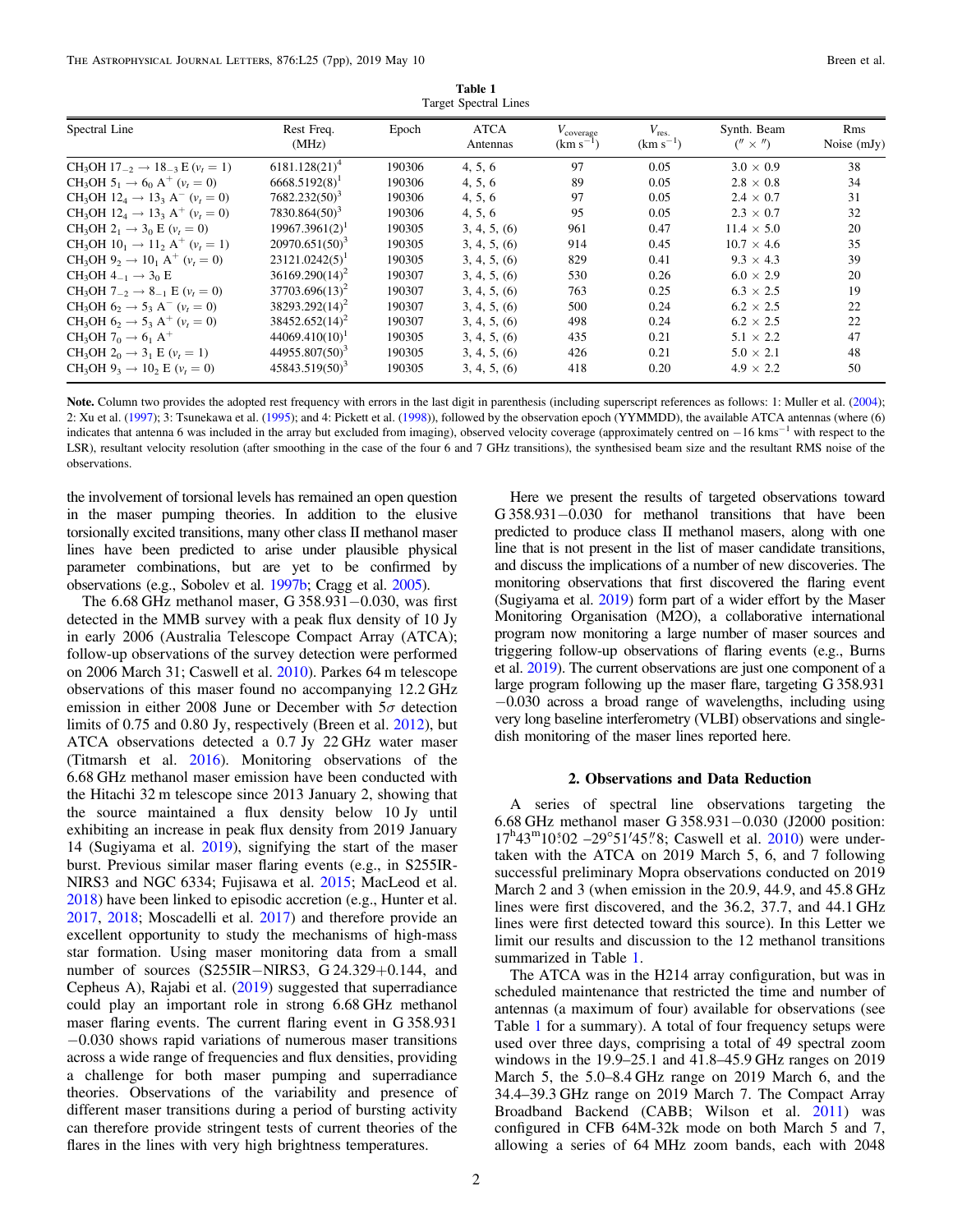spectral channels, providing adequate velocity resolution  $(0.20-0.47 \text{ km s}^{-1})$  and coverage (>418 km s<sup>-1</sup>) for millimeter observations. On March 6 CABB was configured in CFB 1M-0.5k mode, allowing for higher velocity resolution from 1 MHz zooms, each with 2048 spectral channels. Multiple 1 MHz zooms were concatenated in order to provide sufficient velocity coverage  $(>89 \text{ km s}^{-1})$  for the centimeter observations. Each of the frequency setups allowed for an additional two  $\times$ 2 GHz continuum bands, which were centered on 20.7, 24.09, 42.75, and 45.0 on March 5, 6.0 and 7.5 on March 6, and 35.3 and 38.4 GHz on March 7.

At all frequencies, observations of G 358.931−0.030 were interspersed with observations of a nearby phase calibrator at least every 10 minutes; B1714−336 was observed during the 5.0–8.4 GHz observations, and B1741−312 was observed for all other frequencies. All observations were made as a series of cuts over an hour angle range of at least 5 hours, and at all frequencies above 19.9 GHz, pointing corrections were made once per hour. Observations of PKS B1253−055 and PKS B1934−638 were carried out for bandpass and primary flux density calibration.

Data were reduced using the MIRIAD software package (Sault et al. [1995](#page-6-0)). For each observing epoch, a flux model was fit to the broadband PKS B1253−055 continuum data, which was then bootstrapped to PKS B1934−638 for absolute flux density scaling. The resulting flux density model of PKS B1253–055 was then used to determine the bandpass and amplitude scaling of individual zooms. On 2019 March 6, B1741−312 had sufficient parallactic angle coverage to calculate a robust leakage solution. Polarization observations on this day are accurate to within  $\sim$ 0.1% of Stokes I (Rayner et al. [2000](#page-6-0)). However, due to insufficient parallactic angle coverage of our phase calibrator on March 5 and 7, PKS B1934−638 was used to calculate the leakage terms and was assumed to have zero polarized flux at all observed frequencies. This is not absolutely known, though comparison between leakage solutions from PKS B1934−638 and B1741−312 on 2019 March 6 differ by 0.3%, giving credence to the assumed polarized flux density of PKS B1934 −638. Although we are confident in our calibration, we recognize that the small number of antennas, relatively low sensitivity, and imperfect parallactic angle coverage could have introduced small errors. As a result, we have been relatively conservative with our polarization detection limits, only listing detections when they are  $>0.5\%$  of Stokes *I*. The absolute uncertainty in primary flux density calibration is expected to be within 10%.

Given that the ATCA was in an H214 array, data from antenna 6 (located more than 4 km from all other antennas) was excluded in the imaging of lines at frequencies above 19 GHz, leaving only three baselines between 82 and 138 m. Observations between 5.0 and 8.4 GHz were imaged using all three available baselines for that epoch (i.e., including antenna 6), ranging between 138 and 4408 m. Image cubes of each line were created and used to extract absolute positions at the methanol maser peak velocity channel. Caswell ([1997](#page-6-0)) estimated that rms positional uncertainty of ATCA maser observations conducted in this manner to be ∼0.4 arcsec (Table [2](#page-3-0) shows that the differences in the absolute positions measured for the class II transitions are generally less than ∼0.2 arcsec, even at high frequencies). This was followed by an iteration of phase-only self-calibration using the model created from the clean components in the initial cubes. In some cases, further phase-only self-calibration iterations were

required, reflecting the incomplete arrays utilized in these observations. Following self-calibration, Stokes I, Q, U, and V images were created and used to make Stokes I as well as circularly and linearly polarized intensity spectra. The velocity resolution of the images (and therefore spectra) are given in Table [1](#page-1-0) and are the native resolution of the observations in all cases except for the 6.18, 6.68, 7.68 and 7.83 GHz transitions, the data for which have been smoothed to a velocity resolution of 0.05  $\mathrm{km \, s}^{-1}$ .

A summary of the methanol transitions, the adopted rest frequencies, epoch of observation, the ATCA antennas available on each day, velocity coverage and resolution (after smoothing in the case of the 6.18, 6.68, 7.68, and 7.83 GHz transitions), as well as the resultant synthesized beam sizes and rms noise levels, are given in Table [1](#page-1-0).

#### 3. Results

ATCA observations of the 14 methanol transitions (listed in Table [1](#page-1-0)) toward 6.68 GHz methanol maser G 358.931−0.030 have resulted in the detection of emission in 12 of these transitions, six of which are new class II methanol maser transitions, including the discovery of the first torsionally excited methanol masers. The six new class II methanol maser transitions are those at frequencies of 6.18, 7.68, 7.83, 20.9, 44.9, and 45.8 GHz (indicated in bold in Table [2](#page-3-0)). Here we also report the first detection of 36.2 GHz class I methanol maser emission and 37.7 GHz class II maser emission toward this source. We made independent detections of the 19.9, 23.1, and 44.1 GHz transitions but subsequently found that these had been discovered slightly earlier than our observations (e.g., K.-T. Kim et al. 2019, in preparation; G. MacLeod et al. 2019, in preparation; Volvach et al. [2019](#page-6-0)).

The properties of the detected maser lines are provided in Table [2,](#page-3-0) including the fitted position at the maser peak velocity, flux density, and velocity information, along with percentage of linear and circular polarization. As shown, we find only three examples of circularly polarized emission, the most significant (∼1.5% of the Stokes I flux density) in the 45.8 GHz transition, but find significant linear polarization  $(>0.5\%$  of the Stokes I flux density) to be relatively common.

Spectra of each of the detected lines are shown in Figure [1](#page-4-0) and include both Stokes I and the linearly polarized emission (scaled by a factor of 10). Despite being co-spatial, some variation in the velocity of the detected maser features can be seen across the transitions. These can all be accounted for by the uncertainty in the adopted rest frequencies, which are shown in Tables [1](#page-1-0) and [2.](#page-3-0) Comparison between the velocities shows that the largest deviations from the 6.68 GHz maser velocity is in the 6.18, 7.68, and 7.83 GHz lines. We suggest that refinements of the respective rest frequencies to 6181.146, 7682.246, and 7830.848 MHz would result in much closer velocity correspondence between all of the class II methanol maser transitions.

The derived positions listed in Table [2](#page-3-0) confirm that all of the detected class II methanol maser lines are co-spatial with the 6.68 GHz methanol maser, and show a slight  $(\sim 1'')$  variation from the published MMB position (Caswell et al. [2010](#page-6-0)). The MMB position for the 6.68 GHz methanol maser was measured when the peak flux density was 6 Jy, a factor of  $>100$  lower than for the current observations, which, combined with the inferior receiver system available at the time of the observations, can likely account for the discrepancy. Imaging of the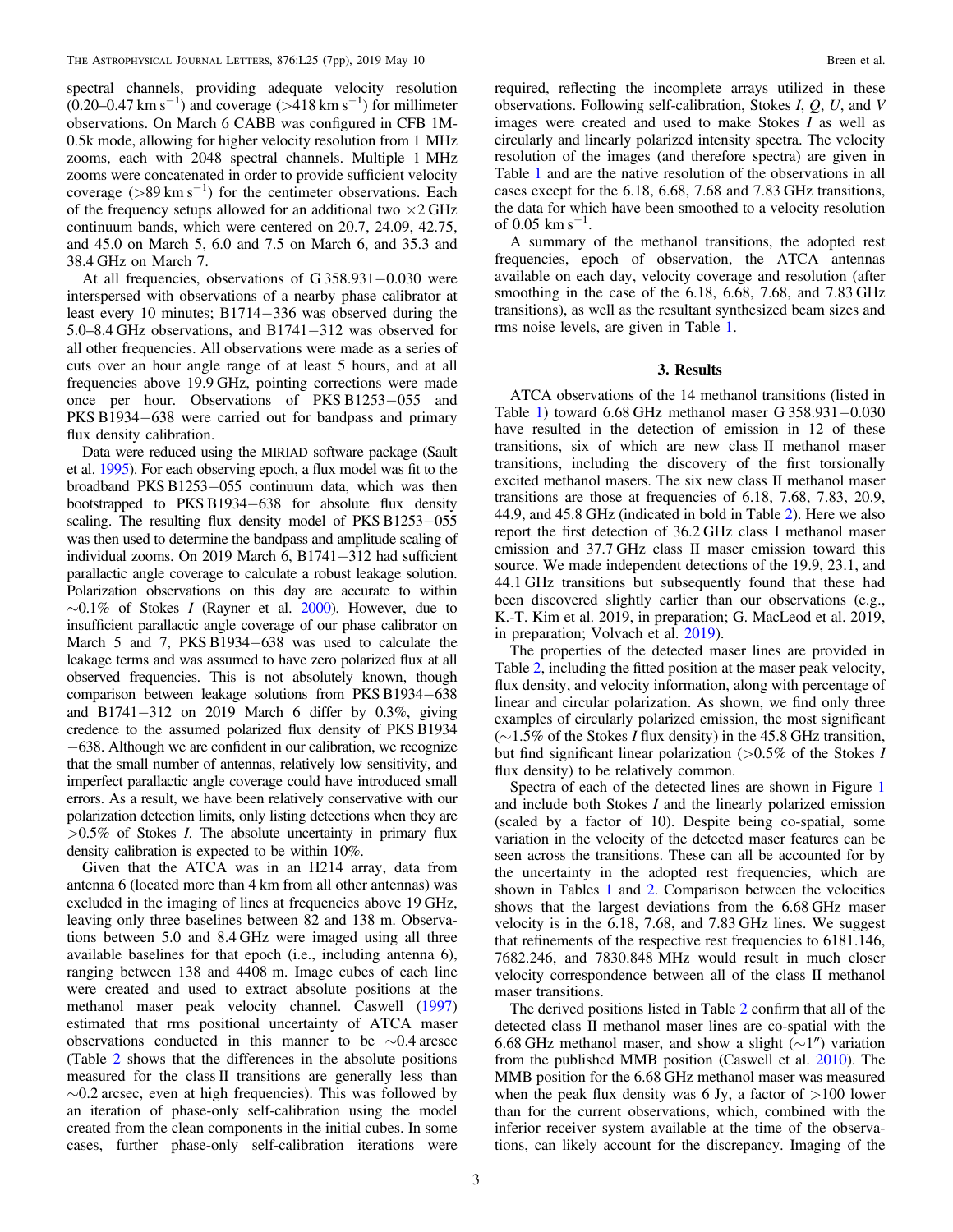Table 2 Properties of the Methanol Masers Detected Toward G 358.931−0.030

<span id="page-3-0"></span>

| Spectral Line   | R.A. (2000)<br>$\Lambda$ m s | Decl. (2000)<br>(01) | $V_{\rm min}$ | $V_{\rm max}$ | $V_{\rm peak}$<br>$(km s^{-1})$ | $V_{\text{Uncert.}}$ | $S_{\rm peak}$<br>(Jy) | $S_{\rm int}$<br>$(Jy \text{ km s}^{-1})$ | Linear<br>pol. % | Circular<br>pol. % |
|-----------------|------------------------------|----------------------|---------------|---------------|---------------------------------|----------------------|------------------------|-------------------------------------------|------------------|--------------------|
| 6.18 GHz        | 17 43 10.10                  | $-295145.6$          | $-18.8$       | $-15.5$       | $-16.2$                         | (1.02)               | 290                    | 340                                       | 7.0              | < 0.5              |
| 6.68 GHz        | 17 43 10.10                  | $-295145.5$          | $-19.6$       | $-12.7$       | $-17.2$                         | (0.04)               | 981                    | 1110                                      | 7.5              | 0.5                |
| 7.68 GHz        | 17 43 10.10                  | $-295145.6$          | $-20.3$       | $-13.4$       | $-15.9$                         | (1.95)               | 567                    | 722                                       | 3.5              | < 0.5              |
| 7.83 GHz        | 17 43 10.10                  | $-295145.6$          | $-19.3$       | $-12.6$       | $-16.6$                         | (1.92)               | 571                    | 711                                       | 3.5              | < 0.5              |
| 19.9 GHz        | 17 43 10.14                  | $-295145.9$          | $-18.1$       | $-14.8$       | $-17.6$                         | (0.003)              | 0.3                    | 0.7                                       | ${<}0.5$         | < 0.5              |
| <b>20.9 GHz</b> | 17 43 10.12                  | $-295145.8$          | $-33.5$       | $-0.7$        | $-15.6$                         | (0.71)               | 978                    | 1896                                      | 7.0              | < 0.5              |
| 23.1 GHz        | 17 43 10.08                  | $-29,51,45.6$        | $-19.8$       | $-13.2$       | $-17.3$                         | (0.006)              | 36.1                   | 89.1                                      | 1.5              | < 0.5              |
| 36.2 GHz        | 17 43 09.89                  | $-295145.8$          | $-21.3$       | $-17.1$       | $-19.5$                         | (0.12)               | 0.5                    | 1.2                                       | < 0.5            | < 0.5              |
| 37.7 GHz        | 17 43 10.10                  | $-295145.3$          | $-22.3$       | $-10.8$       | $-17.3$                         | (0.10)               | 249                    | 496                                       | 3.5              | 0.5                |
| 44.1 GHz        | 17 43 09.92                  | $-295146.0$          | $-22.4$       | $-16.5$       | $-21.1$                         | (0.07)               | 4.5                    | 4.4                                       | < 0.5            | < 0.5              |
| 44.9 GHz        | 17 43 10.11                  | $-295145.4$          | $-22.1$       | $-10.1$       | $-15.4$                         | (0.33)               | 508                    | 536                                       | 2.5              | < 0.5              |
| 45.8 GHz        | 17 43 10.10                  | $-295145.4$          | $-22.4$       | $-9.8$        | $-15.4$                         | (0.33)               | 414                    | 555                                       | 7.0              | 1.5                |

Note. The measured positions are provided in columns 2 and 3, and are followed by the minimum, maximum and peak velocity, uncertainty in velocity (based on the uncertainty in the respective rest frequencies), the peak and integrated flux densities, as well as the maximum linear and circular polarisation percentage. The newly discovered class II maser transitions are indicated in bold font.

6.68 GHz transition being undertaken with other interferometers will provide further independent estimates of the absolute position in the near future. The largest deviation in our measured class II positions is in the weakest transition at 19.9 GHz, which is  $\sim$ 0."5 from our measured location of the 6.68 GHz maser. The location of the peak class I methanol maser emission in both the 36.2 and 44.1 GHz transitions is offset by  $\sim$ 1." 5 from the class II maser position, and the precise correspondence between the 36.2 and 44.1 GHz lines indicate that this offset is genuine.

#### 4. Discussion

# 4.1. Newly Discovered  $v_t = 1$  Methanol Masers at 6.18, 20.9, and 44.9 GHz

The clear detection of torsionally excited methanol maser lines resolves a significant outstanding uncertainty with current maser models, unambiguously demonstrating that pumping through the torsionally excited levels occurs, as required by the models, for the strong, commonly observed transitions. We detected three torsionally excited methanol masers with rest frequencies near 6.18, 20.9, and 44.9 GHz; the latter two were included in maser models and have been listed as maser candidates under some model conditions (e.g., Cragg et al. [2005](#page-6-0)). However, our current data shows much higher intensities than the models predict, and therefore the current observations offer substantial new information for methanol maser pumping models.

Previous observations of the 20.9 and 44.9 GHz transitions have detected a handful of emission sites: Menten et al. ([1986](#page-6-0)) targeted nine sources for the 20.9 GHz transition, and detected emission toward W3(OH), Orion KL and W51E, while Voronkov et al. ([2002](#page-6-0)) observed six strong class II methanol maser sites and Orion KL at 44.9 GHz, reporting detections toward Orion KL, W3(OH), and NGC 6334F. In both cases, W3(OH) showed some evidence of possible weak maser emission, although this has never been confirmed. A search for the 44.9 GHz transition toward a sample of 272 sources with excess 4.5  $\mu$ m emission in the *Spitzer* GLIMPSE survey has been conducted with the Mopra telescope, and even though more than 40% of these sources have nearby 6.68 GHz methanol masers, no emission was detected to a limit of  $\sim$ 2 Jy (S. P. Ellingsen et al. 2019, in preparation), demonstrating that strong emission in this transition is very rare.

The 6.18 GHz methanol transition was not included in the published lists of class II methanol maser candidates (see, e.g., Cragg et al. [2005](#page-6-0) for the most comprehensive list), and the only previously reported search toward the rich class II methanol maser site, G 345.01+1.79, found no emission above a  $3\sigma$ detection limit of 0.15 Jy (Chipman et al. [2016](#page-6-0)). The detection of such a highly excited transition suggests that we are observing a previously unidentified pumping regime for the class II methanol masers. Modeling of this line requires further development of the methanol molecule scheme of levels and transitions, beyond the data available at present.

## 4.2. Newly Discovered Class II  $v_t = 0$  Methanol Maser Transitions at 7.68, 7.83, and 45.8 GHz

All three of the newly discovered  $v_t = 0$  class II methanol masers (at 7.68, 7.83, and 45.8 GHz) were predicted to exhibit maser emission under some conditions (Cragg et al. [2005](#page-6-0)), but no maser emission has been reported in any sources. The only published search for any of these transitions was by Chipman et al. ([2016](#page-6-0)), who targeted four of the most prominent sites of class II methanol maser emission (G 339.88−1.26, G 345.01  $+1.79$ , NGC 6334F, and W48) in the 7.68 and 7.83 GHz lines, finding no emission above a  $3\sigma$  detection limit of 0.11 Jy.

## 4.3. The Known Class II Methanol Maser Transitions at 6.68, 19.9, 23.1, 37.7, 38.3, and 38.5 GHz

Our observations detected a strong 37.7 GHz methanol maser at the location of G 358.931−0.030, but found no accompanying emission in the 38.3 and 38.5 GHz transitions to  $3\sigma$  detection limits of 66 mJy. Recent sensitive, highresolution observations of the 37.7, 38.3, and 38.5 GHz methanol maser lines toward 11 known 37.7 GHz sources found that all 37.7 GHz methanol masers stronger than 16 Jy had accompanying emission in both the 38.3 and 38.5 GHz transitions, with ratios ranging from 300:1 and 400:1 (in G 339.8841.259) to 0.31:1 and 0.26:1 (in NGC 6334F) (Ellingsen et al. [2018](#page-6-0)). The lower limit of the 37.3 GHz to 38.3 and 38.5 GHz flux density ratio in G 358.931−0.030 is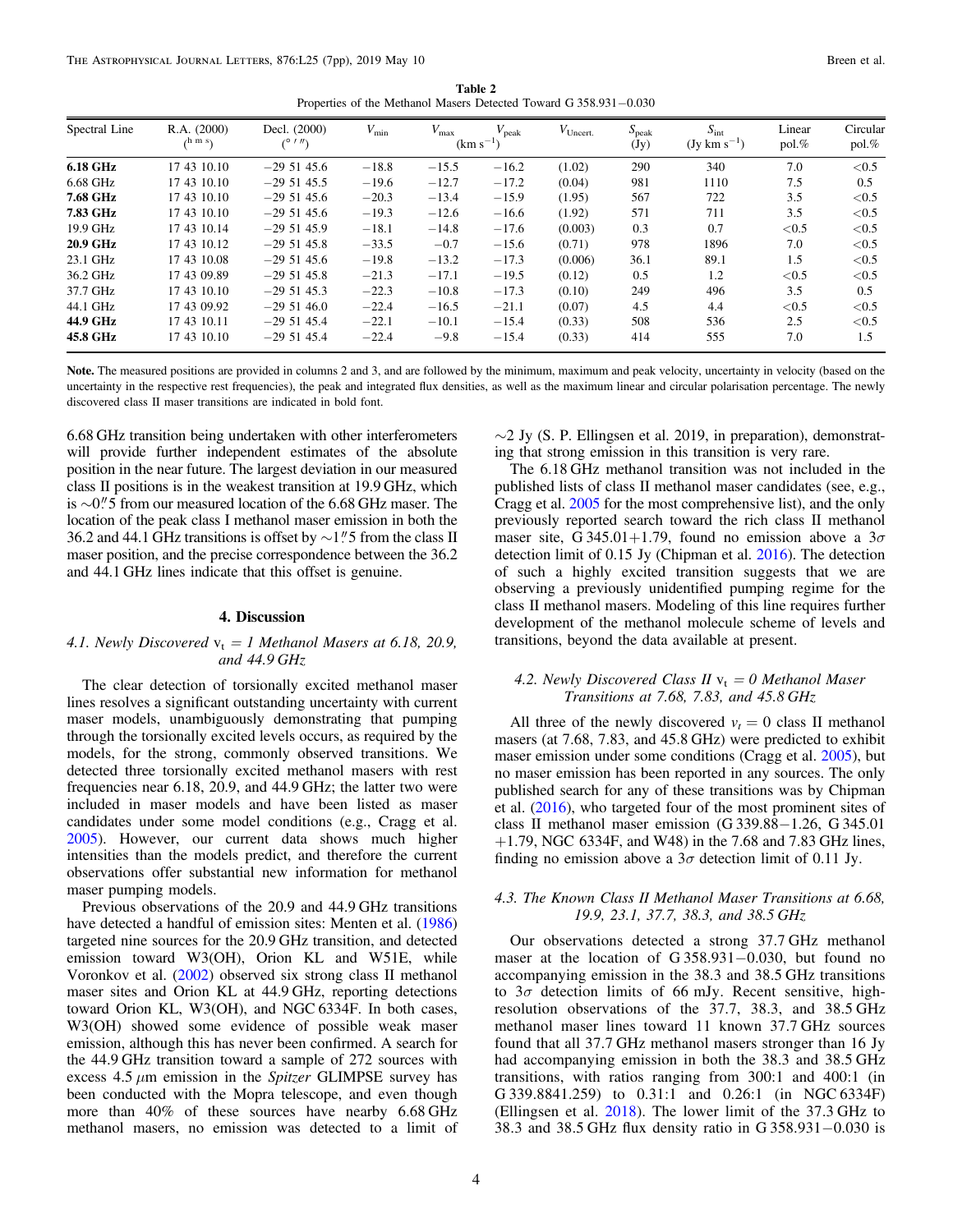<span id="page-4-0"></span>

Figure 1. Stokes I (black) and linearly polarized intensity  $(\times 10$ —scale on right of plot; magenta) spectra of the methanol maser lines detected toward G 358.931 −0.030. Note that the 19.9, 36.2, and 44.1 GHz transitions have no detected linearly polarized emission.

∼377:1, indicating that the conditions in this source are at the extreme end of known sources exhibiting 37.7 GHz maser emission.

The 6.68 GHz methanol maser was discovered in the MMB survey with a peak flux density of 10 Jy (Caswell et al. [2010](#page-6-0)) and was reported by Sugiyama et al. ([2019](#page-6-0)) to be undergoing a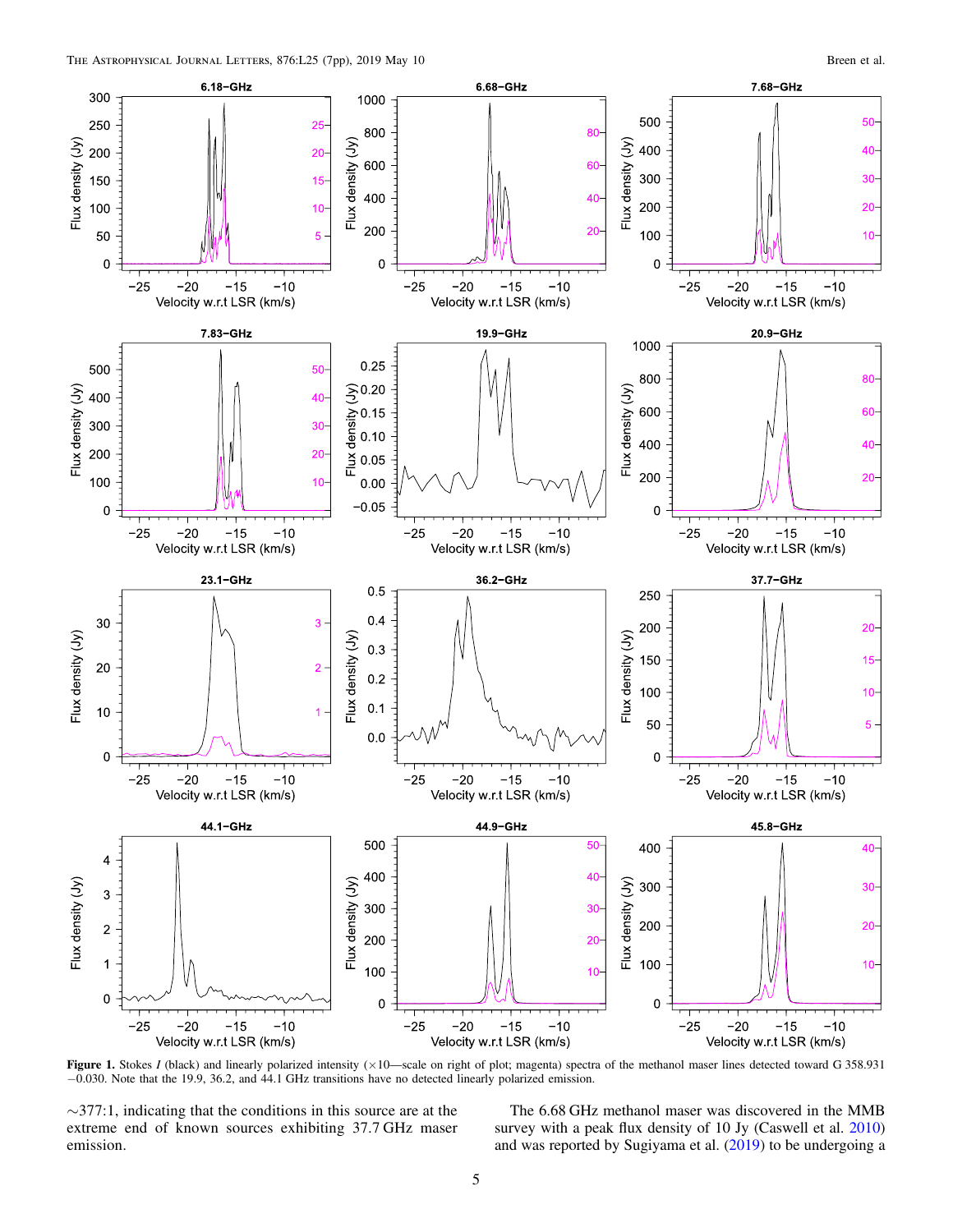period of bursting activity on 2019 January 21 (when it had a peak flux density of 19 Jy, quickly rising to 99 Jy by January 26). Our observations, 37 days later, now measure a peak flux density of 981 Jy. The report of flaring in the 6.68 GHz maser emission triggered follow-up observations of a number of different known class II methanol maser transitions with the 19.9 and 23.1 GHz transitions having been detected by other telescopes prior to our observations by the M2O collaboration. The current observations confirm that both of these transitions arise from the same region as the 6.68 GHz methanol masers.

#### 4.4. Class I Methanol Masers at 36.2 and 44.1 GHz

This is the first reported detection of class I methanol maser emission in the 36.2 GHz transition toward G 358.931−0.030. We also report on our observations of the 44.1 GHz transition, which also independently detected by other members of the M2O collaboration (Kim et al. 2019, in preparation). Although class I methanol masers in the 36.2 and 44.1 GHz lines are relatively common in the vicinity of young high-mass stars harboring 6.68 GHz masers (e.g., Voronkov et al. [2014](#page-6-0)), observations of these lines only cover a small fraction of the Galaxy. Without pre-burst observations we are unable to conclude whether or not these masers have appeared due to the ongoing flaring event, or how they have been effected.

## 4.5. Class II Methanol Maser Polarization

We detect modest levels of linearly polarized emission in the 6.18, 6.68, 7.68. 7.83, 20.9, 23.1, 37.7, 44.9, and 45.8 GHz transitions, with maximum polarized components in the range from 1.5% to 7.5% (listed in Table [2](#page-3-0)). We additionally detect low levels of circular polarization in the 6.68, 37.7, and 45.8 GHz transitions in the 0.5%–1.5% range. The levels of linear polarization that we detect are similar to those found in 6.68 GHz class II methanol masers by previous studies (a few to ∼10%, e.g., Stack & Ellingsen [2011;](#page-6-0) Surcis et al. [2019](#page-6-0)), who similarly found that circularly polarized components are scarce. Given the limitations of the current observations, further polarization observations will be needed to determine a more thorough picture.

# 4.6. Class II Methanol Maser Flaring Events

Caswell et al. ([1995](#page-6-0)) observed more than 200 6.68 GHz methanol masers at multiple epochs over a period of approximately 18 months and concluded that while variability of class II methanol masers was common, it was rarely large in amplitude and, furthermore, that higher intensity sources were generally less variable. While a comparison of the spectra of a sample of strong 6.68 GHz methanol masers over a 20 yr time baseline was used to estimate that individual spectral components have a typical lifetime of around 150 yr (Ellingsen [2007](#page-6-0)). These and other studies of the variability of class II methanol masers resulted in the general consensus that the large-amplitude, rapid variability that is relatively common in 22 GHz water masers (e.g., Felli et al. [2007](#page-6-0)) is either absent, or rare in class II methanol masers. However, an increase in the active monitoring of 6.68 GHz methanol masers has detected several examples of extreme flaring in class II methanol masers (e.g., Fujisawa et al. [2015;](#page-6-0) MacLeod et al. [2018](#page-6-0)). At the time of writing, the flare in the class II maser emission toward G 358.931−0.030 is ongoing, and the timely sharing of results and collaboration within the maser community has resulted in

an unprecedented wealth of data covering many different molecular transitions. Previous class II methanol flares have generally only been observed in one or both of the 6.68 and 12.2 GHz methanol transitions. The flare in G 358.931−0.030 has demonstrated that where extreme and rapid variability is seen in the 6.68 GHz transition, it may be accompanied by emission in other much rarer class II methanol transitions. We encourage further multi-wavelength studies of this source to complement the molecular studies and aid in their interpretation.

Flaring masers offer a particularly good opportunity to test maser pumping theories and detect new and uncommon masers due to the relatively rapid changes in the radiation field. The pumping cycles of methanol masers are significant and time is required to achieve equilibrium in the maser level populations (e.g., Sobolev & Deguchi [1994](#page-6-0)). This means that in the case where the radiation field is changing rapidly, we are dealing with masers in the non-stationary regime where some new and previously unpredicted maser transitions, like the one at 6.18 GHz, can occur. These effects are not yet studied and their significance will be elucidated by theoretical modeling based on results of an ongoing monitoring effort of the detections reported here.

The refinement of the maser pumping models will allow us to use sensitive observations covering multiple maser transitions to infer physical conditions in the masing gas. In particular, the less-common transitions are generally inverted over a narrower range of physical conditions in pumping models and, where emission is shown to be co-spatial, the relative intensity of the different transitions will significantly constrain the possible physical conditions. A number of such studies have been undertaken toward high-mass star formation regions that exhibit a large number of class II methanol maser transitions (e.g., Cragg et al. [2001,](#page-6-0) [2005;](#page-6-0) Sutton et al. [2001](#page-6-0)). However, they combined data collected over a period of many years using multiple telescopes (generally single-dish instruments), and so interpretation was limited by uncertainty due to potential variability and a lack of information as to the degree to which the emission from the different transitions was cospatial. Our observations show that the 10 class II methanol maser transitions that we have detected are co-spatial to around  $0\rlap.{''}2$  (which is within the systematic positional uncertainty of the observations). The intense emission in such a large number of different class II methanol maser transitions presents a unique opportunity to undertake milliarcsecond-scale observations (using VLBI) and determine the degree to which they are co-spatial on milliarcsecond scales. Where that is found to be the case, detailed maser modeling can potentially infer the physical conditions at unprecedented resolution for high-mass star formation regions—scales of a few au for individual maser spots and variations in the conditions on scales of tens to hundreds of au (the size of the maser clusters).

#### 5. Summary

We have discovered six new class II methanol maser transitions toward G 358.931−0.030, a 6.68 GHz methanol maser that was recently reported to be undergoing a period of flaring. These discoveries include three transitions in the torsionally excited ( $v_t = 1$ ) state, the 6.18 GHz  $17_{-2} \rightarrow 18_{-3}$ E ( $v_t = 1$ ), 20.9 GHz  $10_1 \rightarrow 11_2$  A<sup>+</sup> ( $v_t = 1$ ), and 44.9 GHz  $2_0 \rightarrow 3_1$  E ( $v_t = 1$ ) transitions, and comprise the first torsionally maser lines ever definitively detected. The detection of these lines validates predictions of methanol maser pumping